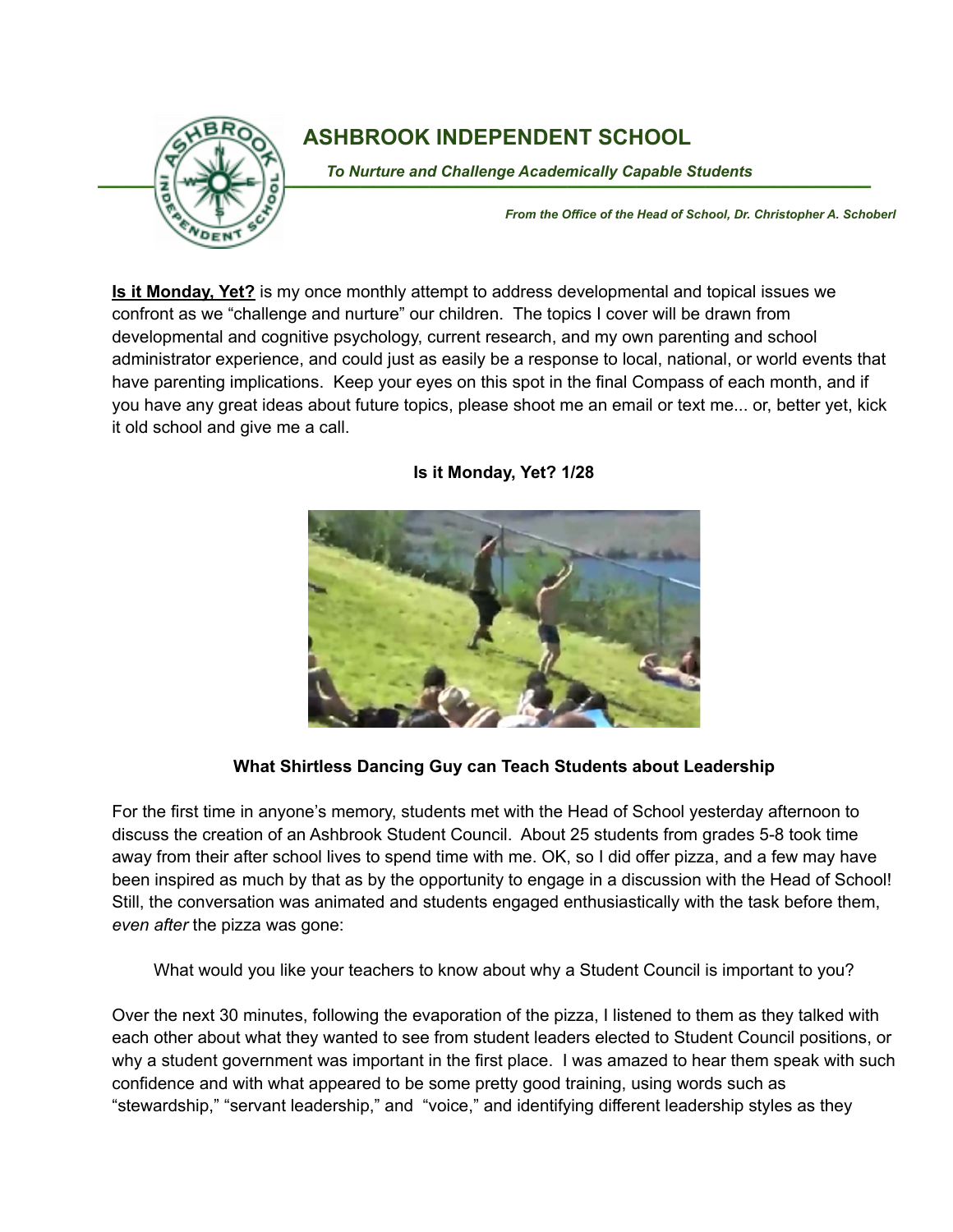thought aloud about the sort of leader who would find success as a member of an Ashbrook Student Council. Indeed, their ideas have provided me with enough fodder for a solid leadership curriculum for the remainder of this year!

One idea I did not hear mentioned was the idea that leaders are in charge or have power. In fact, the only time that power was mentioned was to note that it should not be abused. Having spent a fair amount of time talking with students about leadership, this is the first time that the ideas of power or control have not been mentioned as central elements of leadership. Before me sat 25 students who understood that leadership was not about them, but about the people they served, and suddenly my faith in politics on a national level was rekindled!

In fact, the group seemed much more interested in the idea that they could all be leaders at certain times, depending upon the situation. This concept of context specific leadership, the idea that some of us have leadership thrust upon us based upon our unique experiences or skills, and that while we can all be leaders, we cannot all be leaders *at the same time*, often takes me weeks to get to when teaching a leadership curriculum to much older students, but these ideas emerged quite organically from this relatively brief discussion with my Explorer friends. Another element of this discussion that was refreshing was the clear balance between male and female voices expressing their opinions. In my experience, opinions about power and control as being definitive qualities of leadership, often bias the discussion towards limited notions of masculinity and antiquated ideas about autocratic or authoritative styles of leadership. In a similar vein, my personal definition of leadership really resonated with this group, where past groups have pushed back on the language as not strong enough.

The idea that leadership is the act of inspiring others to reach shared goals, appealed to these students. As we continued talking, I found myself regretting that I had not prepared for a discussion at this depth, and thought about an idea that I knew would resonate with them: the importance of *leading by following.* Though seemingly an oxymoron, when we talked a bit about it, students "got it," and it was only as I was drifting off to sleep last night that I thought of sharing the [shirtless](https://www.youtube.com/watch?v=fW8amMCVAJQ) dancing guy video as an illustration of this idea, a very important idea that came so naturally to our students.

Our students left the meeting pretty jazzed about next steps, and I was pretty jazzed about how far along they are in understanding what healthy leadership looks like. From notes taken by Sarah M., I will create a paragraph statement of purpose and job descriptions for the different positions they said they would like to see, which Allison L. has already started drafting, out in front of me as she was all during the Writing Workshop last summer. In the coming weeks, I will ask our aspiring student leaders, our Founding Humans, to help me revise this first draft.

Of course, for most students, the most visible part of student leadership comes during campaigning for positions and running for office, and so they are excited about the possibility of exploring a variety of leadership opportunities that they can run for**.** It is my genuine hope that the opportunity to join a Student Council will provide our students with the voice they feel is so important to the student experience. After all, who knows more about the student experience than the students themselves? While these positions will allow students an opportunity to represent their peers, we will also use our Student Council meetings as an opportunity to teach leadership skills.